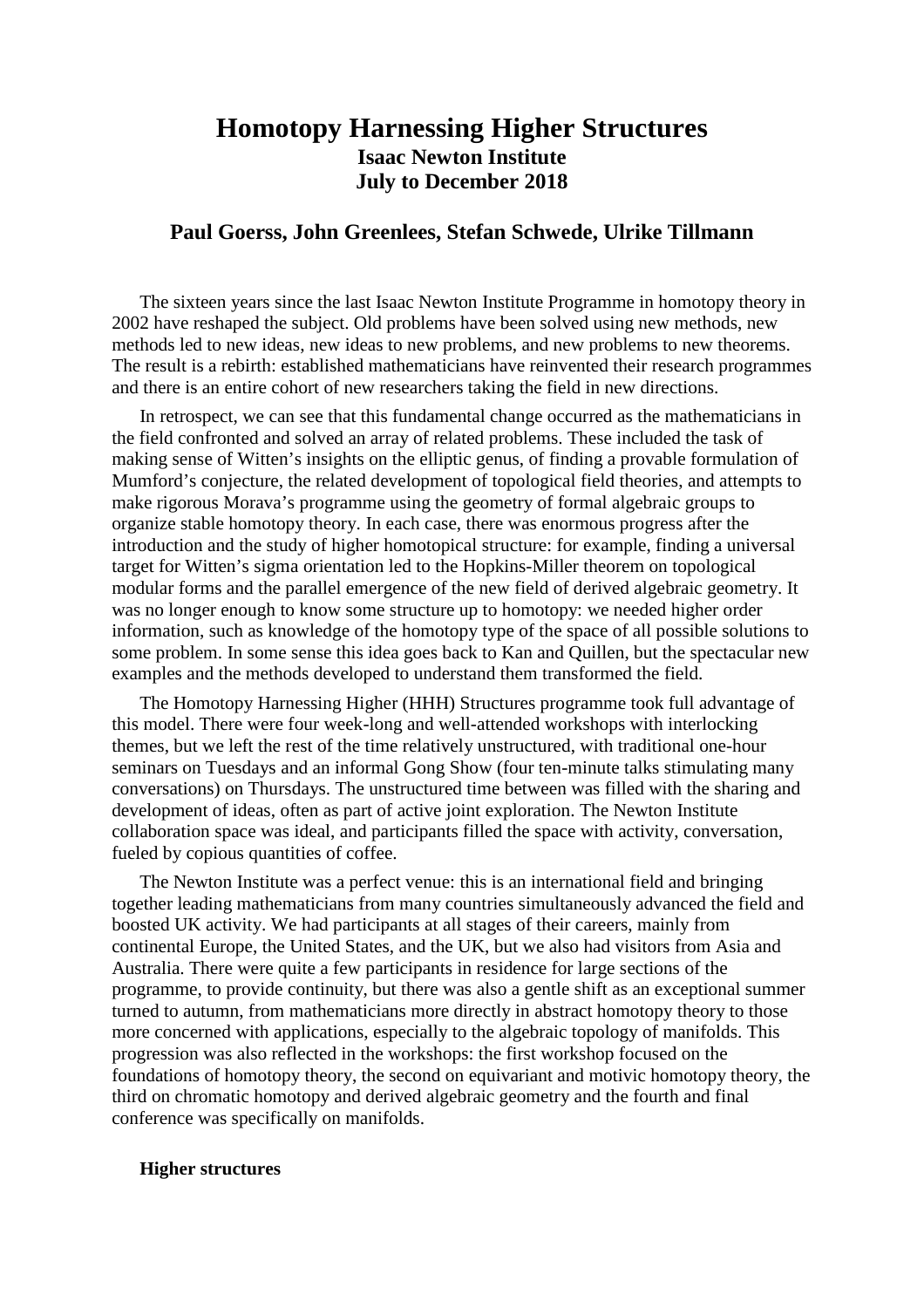The introductory workshop "Higher structures in homotopy theory" made for a perfect start of the program. It was a great illustration both of the rejuvenation of the subject and of the paradigm shift in how we think about the fundamentals of the field. For the entire week, the main INI lecture room was packed with an enthusiastic crowd, including many early career researchers, eager to learn how the new higher categorical language can be used to clarify, extend and interconnect conceptual statements and even concrete calculations in algebraic topology.

The two main lecture series well exemplified how the general mindset in homotopy theory has changed in the past ten or fifteen years. In her talks, Emily Riehl highlighted the common structure behind different model for infinity-categories and convinced the audience of the versatility of the invariant "model-agnostic" approach. Thomas Nikolaus recast half a century of development in algebraic K-theory into a fascinating four hour narrative starting from a homotopy invariant notion of "group completion", and leading up to previously invisible structures such as spectral lambda-operation on algebraic K-theory spectra.

One of the lasting lessons of the whole program is how liberating the new language of infinity-categories has been for the field, and that this new point of view will play a predominant role in the subject for years to come. For example, the work of Nikolaus, Scholze, and Antieau on topological cyclic homology, cyclotomic spectra and topological Cartier modules, or the construction of Bachmann and Hoyois of normed motivic spectra are both hard to imagine without the flexibility and power of the new higher categorical machinery. It became a running joke during the rest of the program, alluded to many times in the Gong Show talks in the weekly Thursday session, that "to play with the cool kids", one should formulate the results in the language of infinity-categories.

#### **Equivariant and motivic homotopy theory**

Equivariant homotopy theory has been a fundamental component of algebraic topology since its inception but the solution of the Kervaire invariant one problem by Hill-Hopkins-Ravenel gave new depth and direction of to the field. The HHR work not only reemphasized the power of equivariant homotopy theory but it also highlighted Galois-like phenomena, complementing the traditional group actions on manifolds, and shone a bright light on the importance of understanding subtle the higher homotopical of ring spectra.

Motivic homotopy is a newer field, brought to the forefront by Voevodsky's proof of the Milnor conjecture. It has since emerged has a vibrant field bridging homotopy theory and algebraic geometry. This development has been led by established mathematicians, such as Marc Levine, but there is also emerging cadre of leaders relatively early in their careers. This includes researchers from homotopy theory, such as Marc Hoyois, and from algebraic geometry, such as Arvand Asok. from both Galois actions have made it a type of equivariant homotopy theory from the start, with various realizations taking values in equivariant topology. Both the traditional application to the study of quadratic forms and also the use of equivariant homotopy theory for calculation were well represented.

The workshop on these topics was one of the revelations of the program. It is not new to bring together equivariant and motivic topologists, and we certainly expected a certain synergy, but we were surprised and delighted by the close and tangible cross-fertilization. Some of the hardest calculations of stable homotopy groups of spheres now use the motivic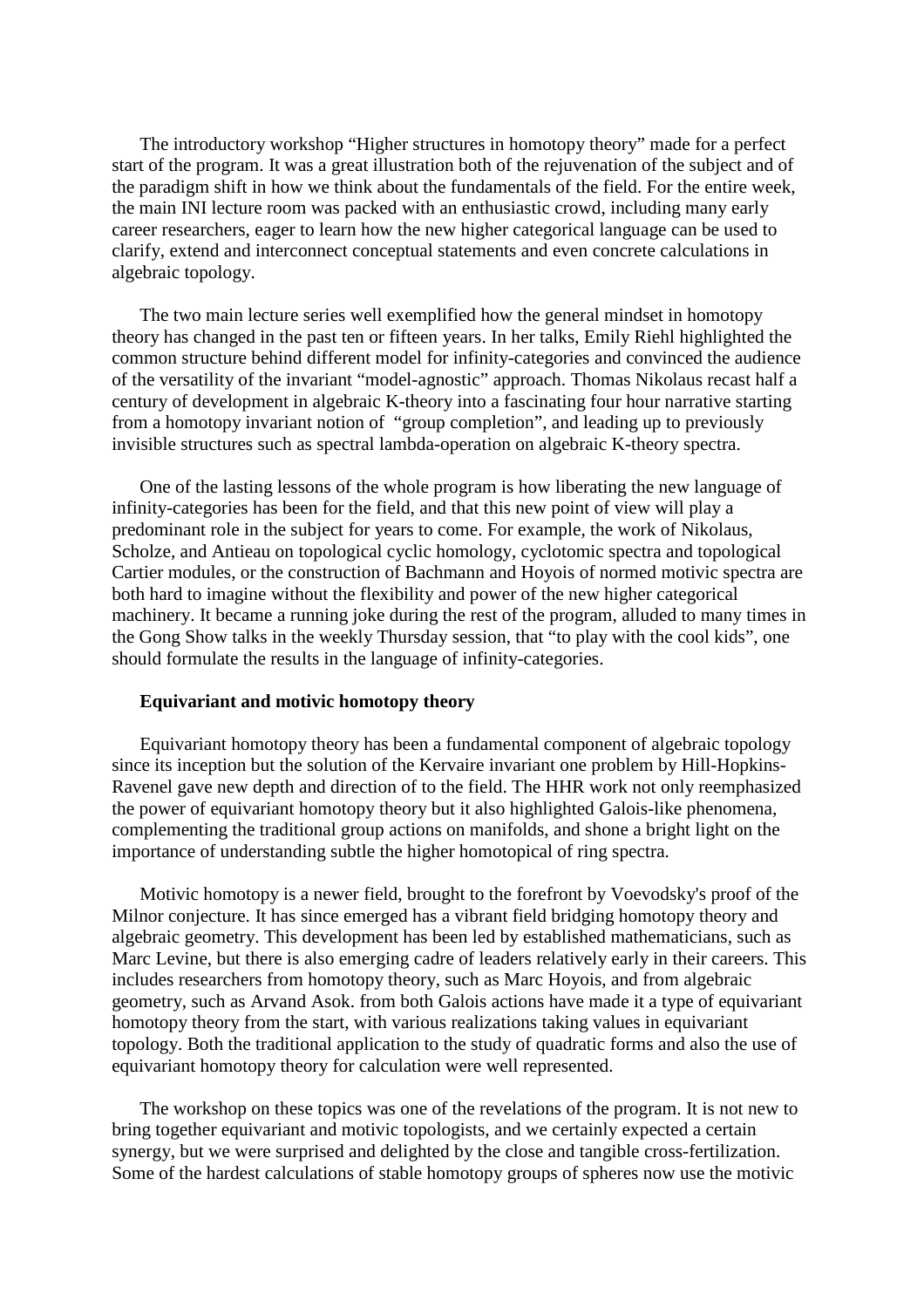and equivariant methods (represented in Behrens's talk), and in the other direction common structures are apparent in Balmer spectra, Smith theory and Adams spectral sequence methods give motivic calculations. One of the places where the interaction between the fields is most fruitful is in derived algebraic geometry and chromatic homotopy theory as represented in the third workshop (for example in the treatment of tmf with level structure by equivariant methods, and embodied by Beaudry's talk on Picard groups in the equivariant context).

There were other common themes as well: descent, multigrading, and the slice filtration in equivariant and motivic homotopy theory. There was new impetus to more traditional problems as well: for example, to the study of quadratic forms by motivic homotopy theory and the use of equivariant homotopy theory for hard calculation both received a big play. And to start the workshop, we had a discussion of group actions on manifolds; indeed, one of the most charming moments from the whole program came in Dugger's talk on the classification of involutions on surfaces when it emerged that this question itself originated from motivic homotopy theory.

There is an important secondary phenomenon in the study of equivariant and motivic homotopy theory: many rich fundamental structures only become apparent in the more complicated context, from Mackey and Tambara functors to multiplicative norm maps and equivariant commutativity (represented in talks by Bachmann, Bohmann, Kedziorek, Gerhardt). The application to trace methods in K-theory embodying the ideals of the programme was advertised above.

## **Chromatic homotopy and derived algebraic geometry**

Chromatic stable homotopy theory had its origins in the early 1970s, with the realization by Quillen, Morava, Landweber, and others that there was a very strong connection between cohomology theories with a natural theory of Chern classes and smooth 1-parameter formal groups. Since then, going on fifty years, homotopy theorists have used the algebraic geometry of formal groups to organize calculations and the search for large scale phenomena. It remains a guiding paradigm for the field.

Derived algebraic geometry has its roots in many diverse areas of mathematics, from mathematical physics to algebraic *K*-theory. One of the foundational examples was the theory of topological modular forms, developed by Hopkins, Miller, and their coauthors to understand elliptic cohomology theories, a particular example of the sort of cohomology theory seen in chromatic homotopy theory. A basic observation of derived algebraic geometry is that we can do geometry not simply over commutative rings, but over commutative ring spectra.

The two fields come together with the observation that stable homotopy theory can be framed as the study of modules over the sphere spectrum. As with any ring, the sphere spectrum has a prime ideal spectrum, which was analyzed in the 1980s by Hopkins and Smith in their work on periodicity and nilpotence; in particular, the prime ideals are exactly those predicted by the geometry of the moduli stack of formal groups. These include the standard primes found in the integers, but also infinitely many more: one for each pair *(p,n)* where *p* is a prime and *n* an positive integer. Localization at these primes is gives us *K(n)*-local homotopy theory, which has been a rich area of study for many years, and the new points of view from derived algebraic geometry have given new tools for assembling information from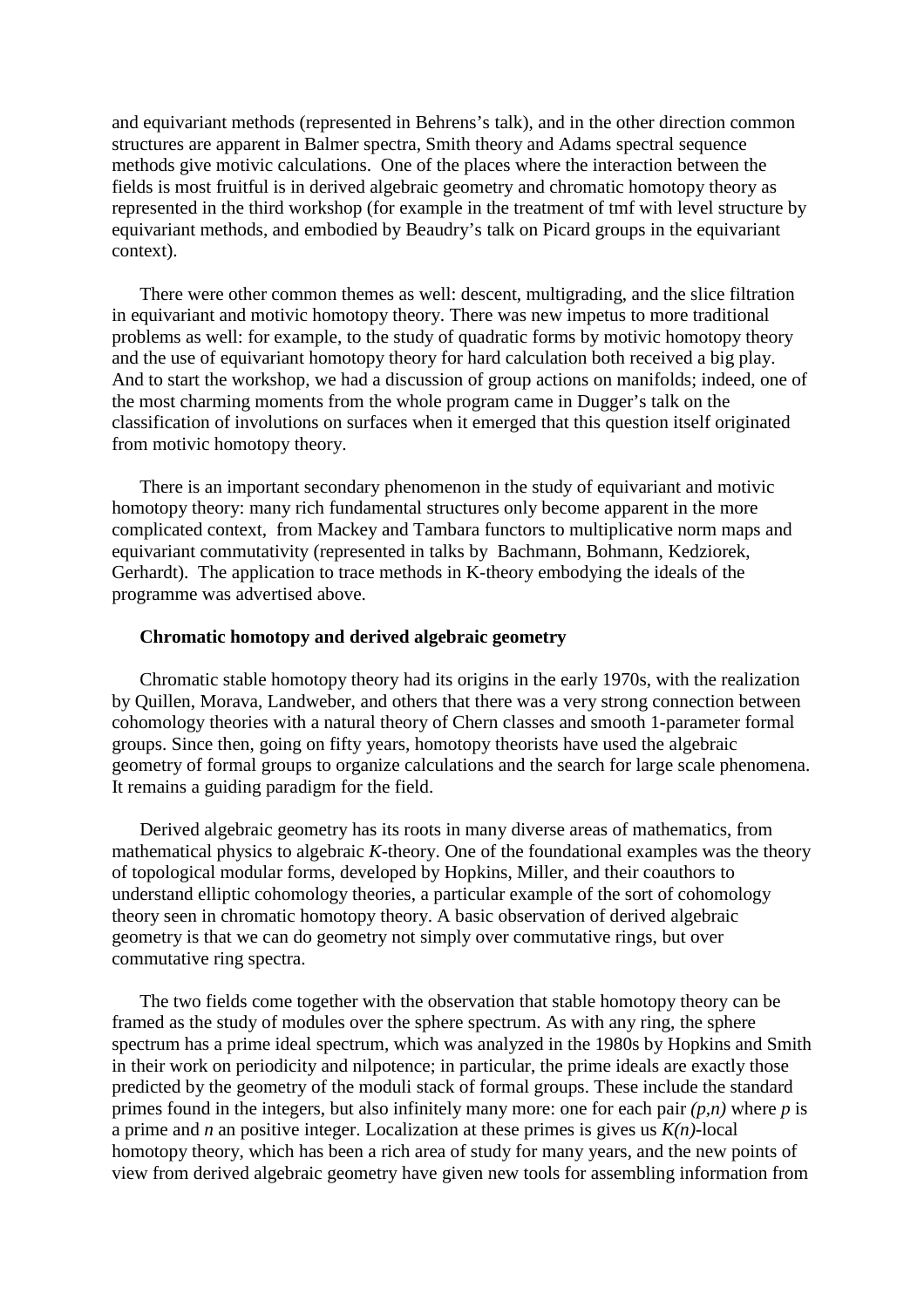various primes. This is known as transchromatic homotopy theory, and there has been remarkable recent progress in that area.

These two themes, chromatic homotopy theory and derived algebraic geometry, were built into the programme right from the start, featuring strongly in two of the workshops, and present in talks throughout the semester. The very first Gong Show featured two talks in chromatic homotopy theory, and the very last talk to the term was on assembly maps in *K*theory, a core tool in derived algebraic geometry. There were significant advances in both fields as well during the programme. For example, Beaudry, Goerss, Hopkins, and Stojanoska have given a partial solution to the Linearization Hypothesis, a conjecture about the equivariant homotopy type of a dualizing object in  $K(n)$ -local homotopy theory. A key step in this work were conversations between Vesna Stojanoska and her INI officemate, Jesper Grodal on classical results about maps out of classifying space of elementary abelian *p*-groups. Another very nice suite of results on Whitehead theory for periodic homotopy groups by Barthel, Heuts, and Meier, work that was a direct result of a collaboration started and completed at the Newton Institute.

The third workshop featured talk series from Agnés Beaudry on *K(n)*-local homotopy theory, Ben Antieau on derived algebraic geometry, the team of Tobias Barthel and Nat Stapleton on transchromatic theory, and from Niko Naumann on Lurie's approach to elliptic cohomology theories. Naumann's series clearly displayed the power of the relationship, with tools and ideas of derived algebraic geometry deployed to understand the very difficult Hopkins-Miller theorem on the structure of derived Lubin-Tate space. The interaction infused some of the individual talks as well; for example, in Lennart Meier's talk on level structures in topological modular forms.

## **Manifolds**

There has been and remains a strong interplay between the study of manifolds and homotopy theory. Classically, Thom's cobordism theorem illustrates the power that stable homotopy theory can have in the classification of manifolds while Quillen's universal group law puts cobordism theory and hence manifolds at the very heart of chromatic homotopy theory. A more modern incarnation of this relation is the interplay of higher structures in form of cobordism categories and moduli spaces, factorisation homology and embedding spaces, configuration spaces and *En* algebras. Much of the recent activity grew out of the study of topological quantum field theories and the embedding calculus at the end of the last century.

Our fourth workshop — simply called "Manifolds" — showcased recent developments in this fast moving field. The first of the two mini lecture series was dedicated to the groundbreaking work by Galatius, Kupers, and Randal-Williams on *En* cell complexes and its application to homology stability of mapping class groups. The second series was delivered by Willwacher and Turchin on their and their collaborators' dramatic use of graph complexes for the study of embedding spaces, diffeomorphism groups and moduli spaces. Other highlights included lectures delivered by Raptis on joint work with Steimle expressing Waldhausen K-theory as the classifying space the h-cobordism category; by Hebestreit on a break-through  $E_n$  collaboration identifying the classifying space of an algebraic cobordism category of Poincare complexes with a derived version of Grothendieck-Witt theory; by Wahl on the homotopy invariance of operations in string homology; and by Malkiewich on trace methods for the study of periodic points of dynamical systems.